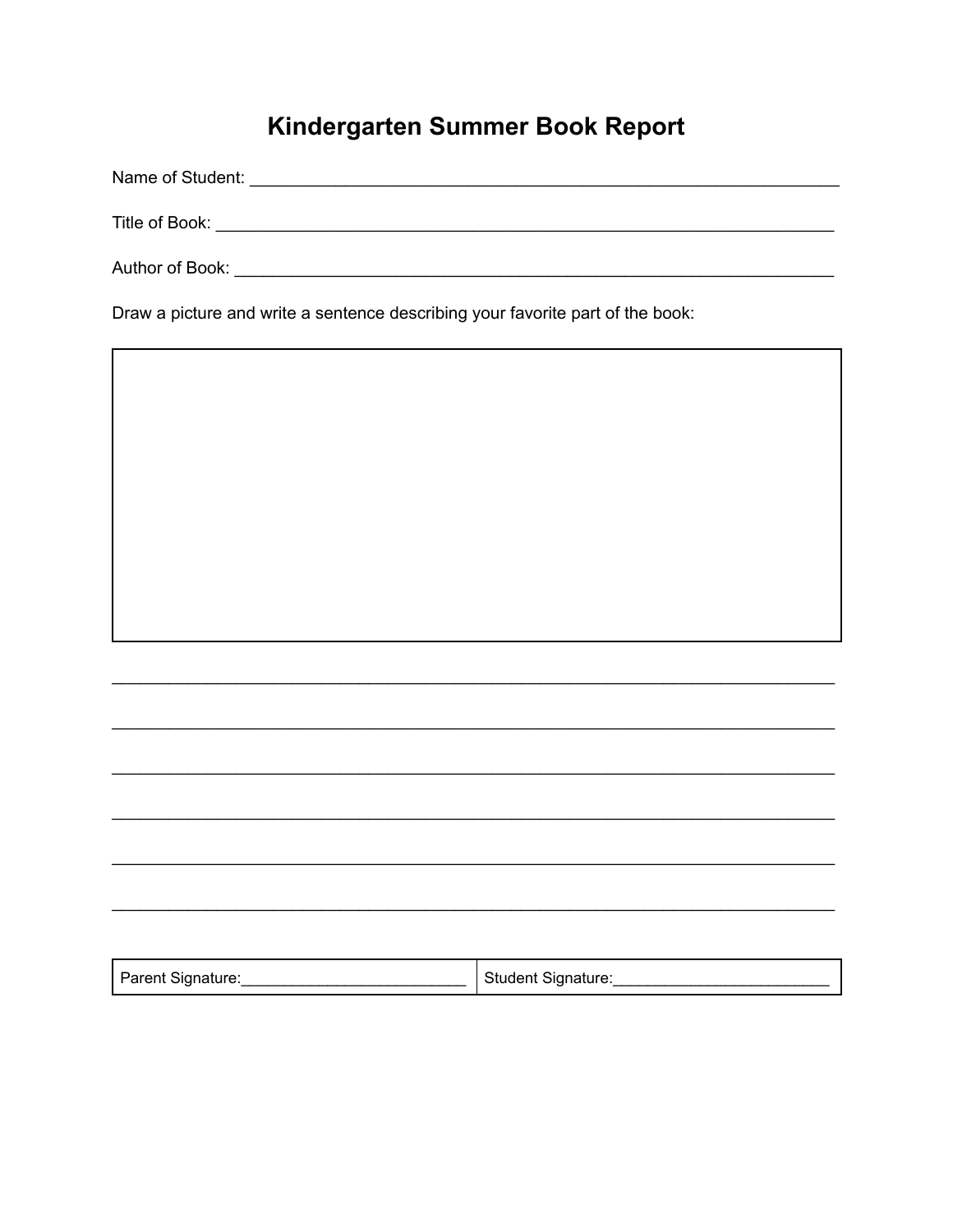## First & Second Summer Reading Book Report

| Author: <u>Authority and the contract of the contract of the contract of the contract of the contract of the contract of the contract of the contract of the contract of the contract of the contract of the contract of the con</u> |
|--------------------------------------------------------------------------------------------------------------------------------------------------------------------------------------------------------------------------------------|
|                                                                                                                                                                                                                                      |
|                                                                                                                                                                                                                                      |
|                                                                                                                                                                                                                                      |
|                                                                                                                                                                                                                                      |
|                                                                                                                                                                                                                                      |

Draw a colorful picture of an important event in the book. Write a caption for it below.

| Parent Signature: | Student Signature: |
|-------------------|--------------------|
|-------------------|--------------------|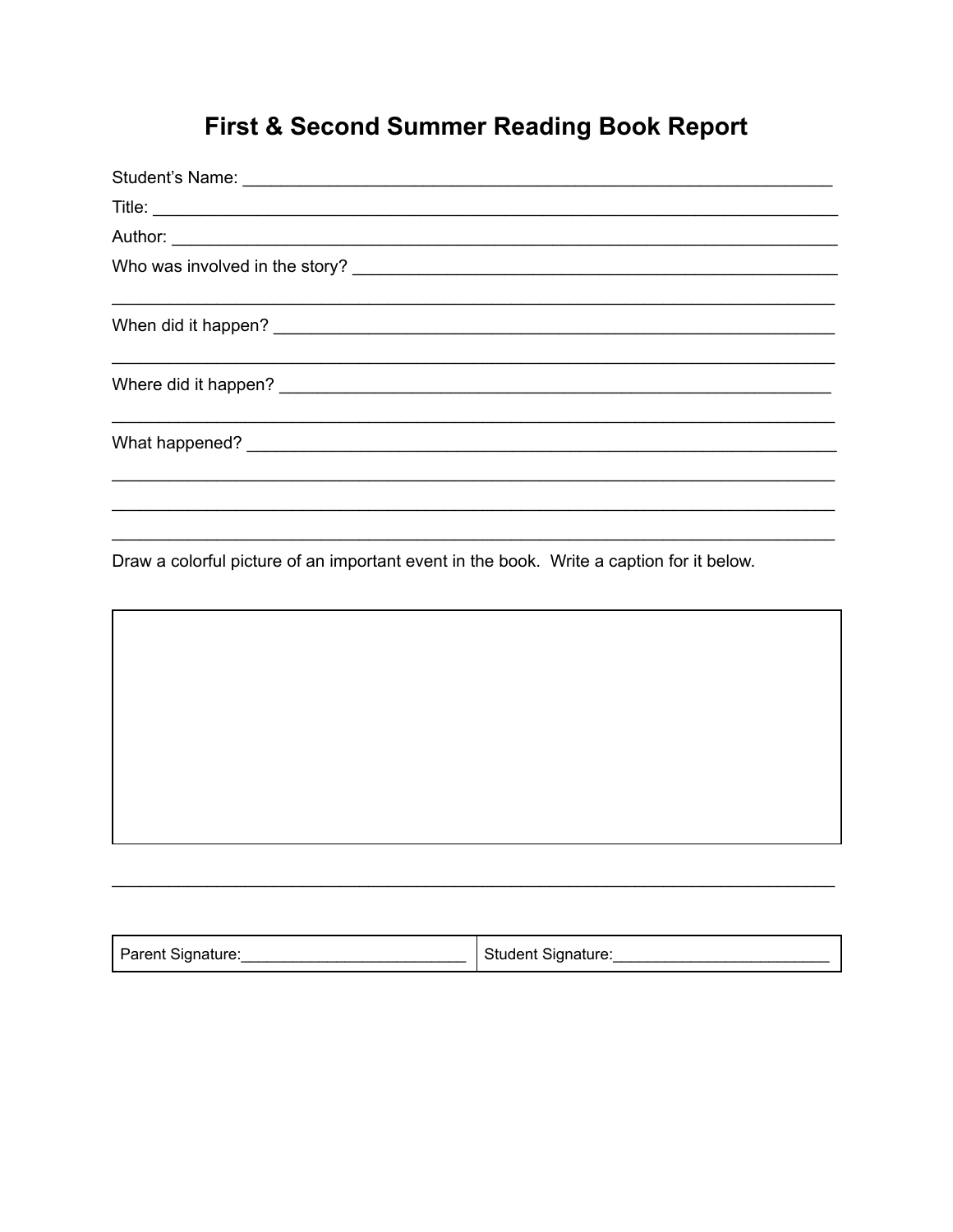## Third - Fifth Grade Summer Reading Book Report

| Parent Signature: | Student Signature: |
|-------------------|--------------------|
|-------------------|--------------------|